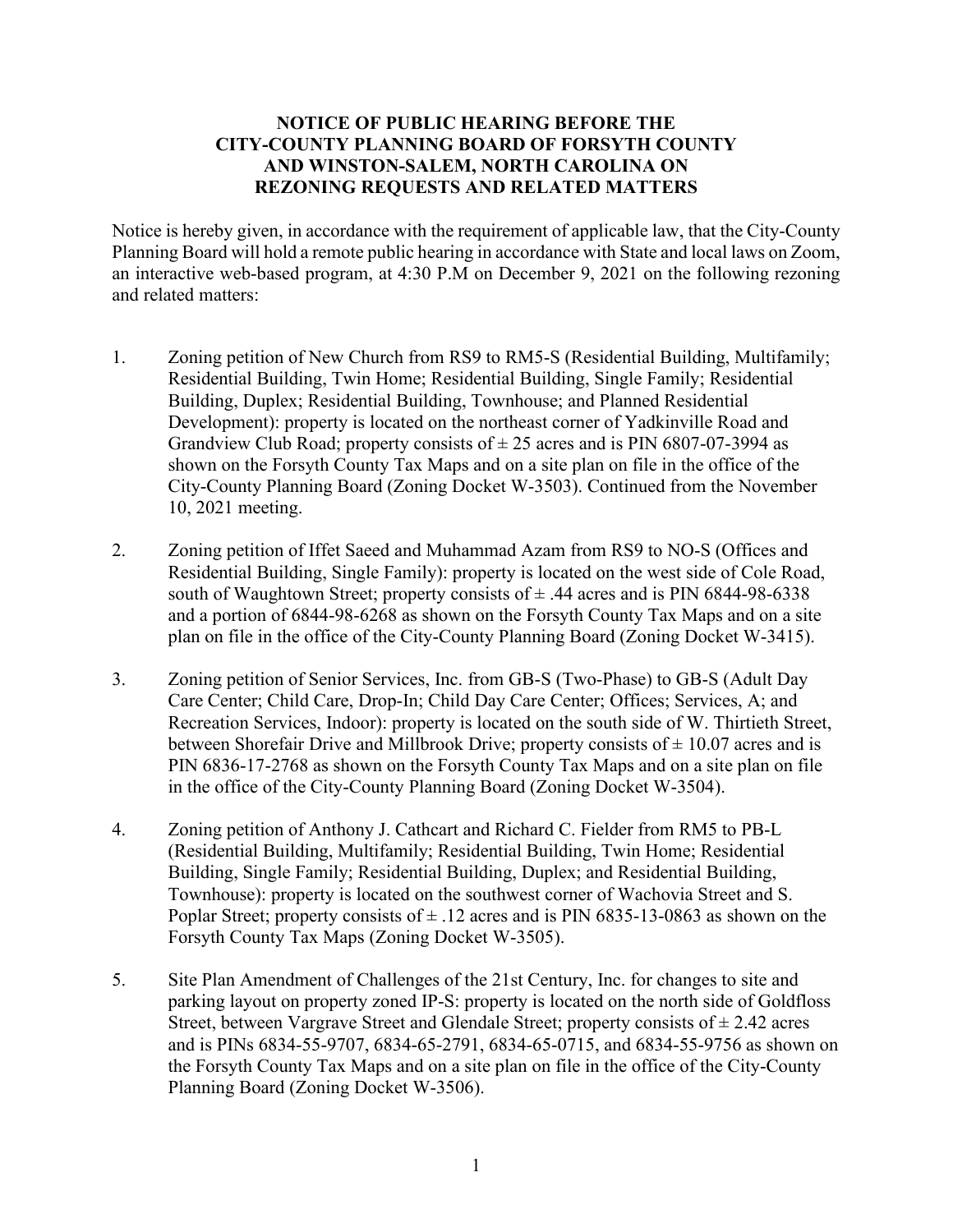- 6. Zoning petition of George C. Petree, Jr. from RS9 to RS7: property is located on the north side of Petree Road, west of Ridgemere Lane; property consists of  $\pm$  0.36 acres and is PIN 6816-18-8292 as shown on the Forsyth County Tax Maps (Zoning Docket W-3507).
- 7. Zoning petition of KO-AM Sisters, LLC from RM8-S to RM8-S (Residential Building, Multifamily; Residential Building, Single Family; Residential Building, Townhouse; Residential Building, Twin Home; Residential Building, Duplex and Planned Residential Development): property is located on the west side of Old Lexington Road, across from Teague Road; property consists of  $\pm$  50.01 acres and is PIN 6833-93-5541 as shown on the Forsyth County Tax Maps and on a site plan on file in the office of the City-County Planning Board (Zoning Docket W-3508).
- 8. Zoning petition of Gateway Sustainability Village, LLC from MU-S to PB-S (Residential Building, Multi-Family; Arts and Crafts Studio; Food or Drug Store; Furniture and Home Furnishings Store; Micro-Brewery or Micro-Distillery; Restaurant (without drive-through service); Urban Agriculture; Retail Store; Bed and Breakfast; Hotel or Motel; Special Events Center; Recreation Services, Indoor; Recreation Services, Outdoor; Offices; Services, A; and Services, B): property is located on the east side of S. Broad Street and the south side of W. Salem Avenue, north of YWCA Way; property consists of  $\pm 2.83$ acres and is PIN 6835-20-5450 as shown on the Forsyth County Tax Maps and on a site plan on file in the office of the City-County Planning Board (Zoning Docket W-3509).
- 9. Zoning petition of EmClay Properties, LLC from LI to CI; property is located on the north side of E. Third Street, west of N. Research Parkway; property consists of  $\pm$  .23 acres and is PIN 6835-47-1190 as shown on the Forsyth County Tax Maps (Zoning Docket W-3510).
- 10. Zoning petition of Mason Farm Properties, LLC from LB-S and LO to LB-L (Offices; Services, A; and Retail Store): property is located on the west side of Reynolda Road, north of Valley Road; property consists of  $\pm$  1.25 acres and is PINs 6817-36-1599 and 6817-36-2521 as shown on the Forsyth County Tax Maps (Zoning Docket W-3511).
- 11. Site Plan Amendment of Donald A. Joyce Revocable Trust, Michael A. Joyce, and Rachel Joyce Maxcy Heirs for changes to the location of a stormwater management device on property zoned GB-S: property is located on the southwest corner of Union Cross Road and Sedge Garden Road; property consists of  $\pm$  3.22 acres and is PINs 6875-41-4968, 6875-41-3896, 6875-41-2962, 6875-41-2797, and 6875-42-1075 as shown on the Forsyth County Tax Maps and on a site plan on file in the office of the City-County Planning Board (Zoning Docket W-3512).

NOTE: TIME LIMIT FOR SPEAKERS: Speakers in favor and speakers in opposition of rezoning requests or related public hearing matters shall be limited to twelve (12) minutes total speaking time for each side. All speakers should register prior to the meeting. Registration will begin at 4:00 P.M. You must inform the City-County Planning and Development Services staff if you would like to participate so they can add you to the virtual meeting.